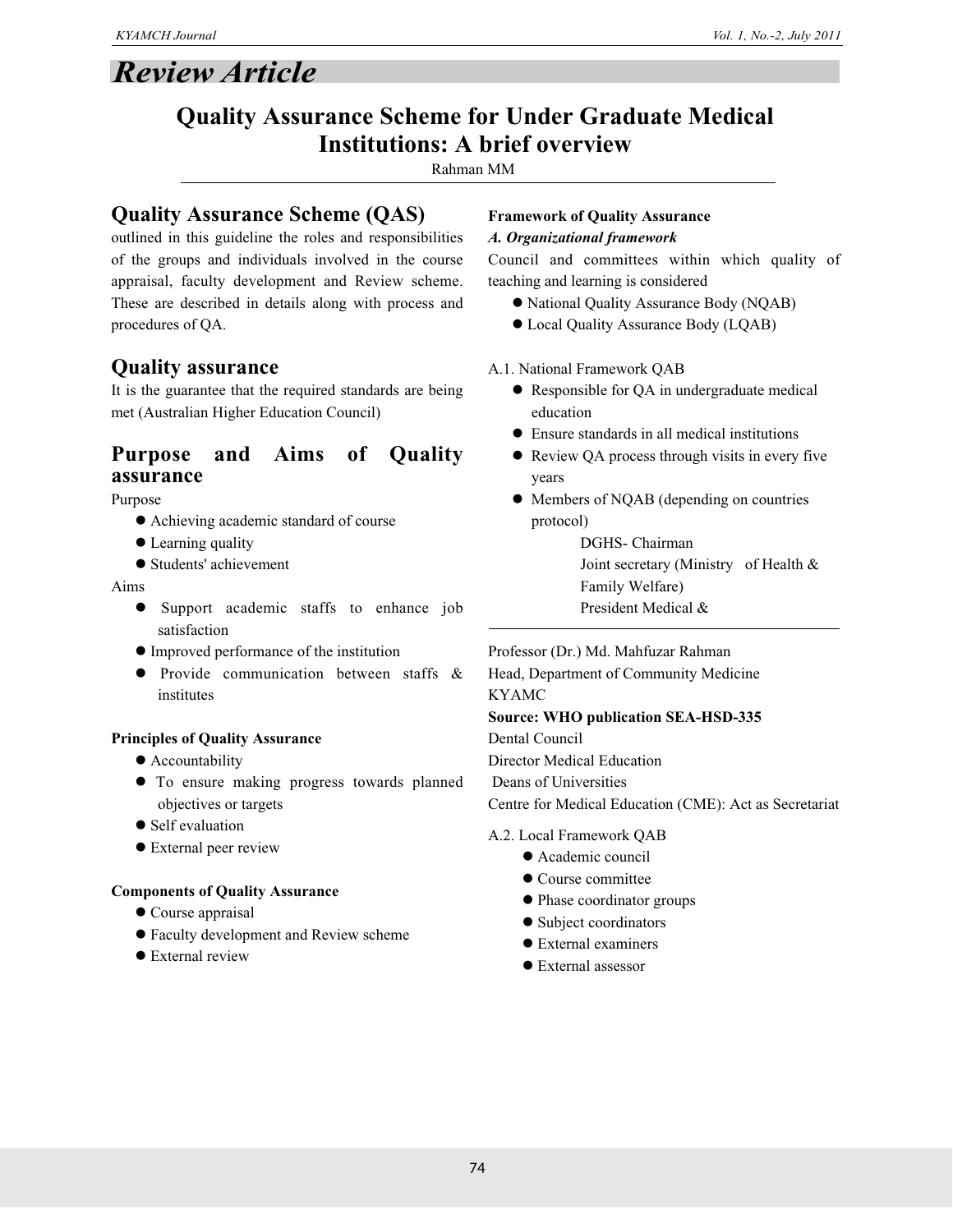# **The lines of communication and reporting as indicated below:**



#### **Table-1 Organizational Framework**

| <b>Committees</b>             | Composition                 | Membership                             |
|-------------------------------|-----------------------------|----------------------------------------|
| <b>Academic Council</b>       | Chair                       | <b>Responsible to Course Committee</b> |
|                               | Academic Coordinator        | College Principal                      |
|                               | Members of Academic         | Appointed by Academic Council          |
|                               | staff                       | Heads of Departments and others        |
| <b>Course Committee</b>       | Chair                       | <b>Responsible to Academic Council</b> |
|                               | Academic Coordinator        | Vice Principal                         |
|                               | Members of Academic         | Appointed by Academic Council          |
|                               | staff                       | Heads of Departments and others        |
|                               | 3 Student                   | Selected students from Phase           |
|                               | Representatives             | coordination group                     |
| <b>Phase I Coordination</b>   | Phase I Coordinator         | <b>Responsible to Course Committee</b> |
| Group                         | <b>Subject Coordinators</b> | Appointed by Academic Council          |
|                               | (Anatomy, Physiology,       | Responsible to Academic Coordinator    |
|                               | Bio-chemistry,              | Designated Heads of Departments        |
|                               | Community Medicine)         | Students selected on merit from top    |
|                               | 2 Student                   | ten of each Year1 and 2                |
|                               | Representatives             |                                        |
| <b>Phase II Coordination</b>  | Phase II Coordinator        | <b>Responsible to Course Committee</b> |
| Group                         | <b>Subject Coordinators</b> | Appointed by Academic Council          |
|                               | (Community Medicine,        | Responsible to Academic Coordinator    |
|                               | Pharmacology,               | Designated Heads of Departments        |
|                               | Pathology, Microbiology,    | Students selected on merit from top    |
|                               | Forensic Medicine,          | ten of each Year4 and 4                |
|                               | Medicine, Surgery, and      |                                        |
|                               | Gynae & Obstetrics)         |                                        |
|                               | 2 Student                   |                                        |
|                               | Representatives             |                                        |
| <b>Phase III Coordination</b> | Phase III Coordinator       | <b>Responsible to Course Committee</b> |
| Group                         | <b>Subject Coordinators</b> | Appointed by Academic Council          |
|                               | (Medicine, Pediatrics,      | Responsible to Academic Coordinator    |
|                               | Surgery, Community          | Designated Heads of Departments        |
|                               | Medicine,                   | Students selected on merit from top    |
|                               | Ophthalmology, ENT          | ten of each Year 5                     |
|                               | and Gynae & Obstetrics)     |                                        |
|                               | 2 Student                   |                                        |
|                               | Representatives             |                                        |
| <b>External Examiners</b>     |                             | Appointed for a single round of        |
| <b>External Assessor</b>      |                             | examinations                           |
|                               |                             | Appointed by Academic Council with     |
|                               |                             | Faculty approval, renewable for 3-5    |
|                               |                             | years                                  |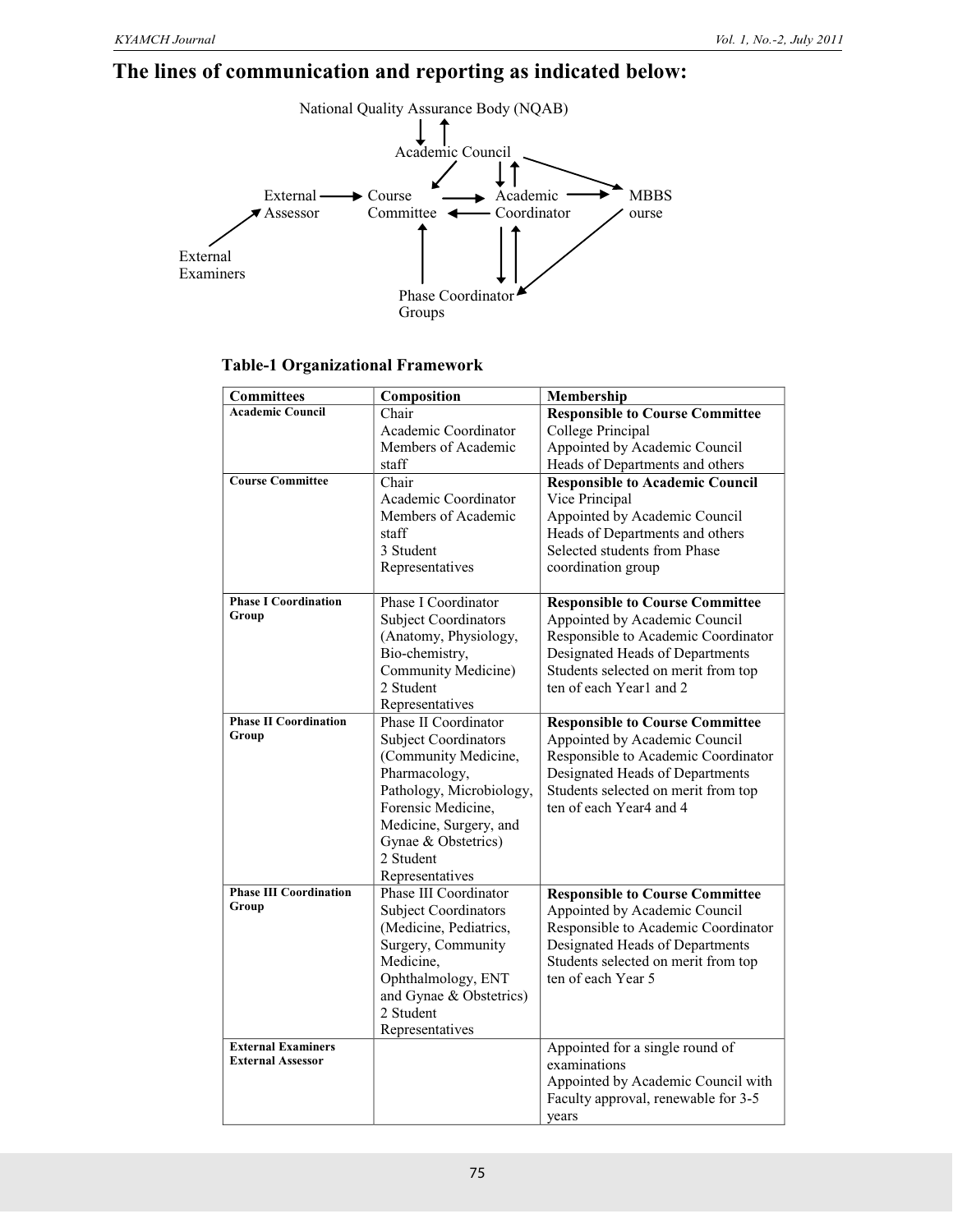# **B. Operational framework**

Process and procedures by which under graduate medical course is monitored and evaluated

B.1. Course appraisal: procedures for planning, approval and review of courses, examining performance indicators, obtaining feedback from students, graduates and employees and analyzing External examiner's & External assessor's reports

B.2. Faculty development and review scheme: implementing staff appraisal and development

B.3. External review: responding to inspection by National Quality Assurance Body (NQAB)

#### **Course Appraisal**

#### *Academic Council*

- Responsible for taking appropriate actions and make recommendations for course development
- Critically appraises the Annual report from the Course Committee
- $\bullet$  Ultimate responsibility for undergraduate medical course, QA and faculty development
- **•** Takes appropriate action in response to Annual report, particularly in relation to QA and academic standards

Chairman: Principal (Head of the Institute)

Academic coordinator: Appointed by Academic council All Heads of department

The Principal, as chairperson of the Academic Council, has to guide the critical appraisal of the Annual Report from the Course Committee. The Principal also has to ensure that necessary action is taken for compliance with the QA process and the maintenance of academic standards. Any deficiencies can not be ignored; the academic council has to be seen to be maintaining academic standards by the action it takes.

The academic coordinator is responsible for development and delivery of teaching and learning program of undergraduate MBBS course schedule for Academic Calendar. Appraisal and evaluation of the course. Preparation of Annual report on the operation of MBBS course to the Academic council

The Heads of departments are responsible for management of QA in their own departments. Also responsible for Critical appraisal of Course committees Annual report

## **Course committee**

Chairman: Vice principal or any senior faculty as per protocol

Academic coordinator: Focal person & be appointed by academic council

All Heads of departments

3 student's representatives (One from pre, para & clinical disciplines)

# **Responsibilities:**

Development, delivery & evaluation of undergraduate medical course & review of resources

Ongoing course appraisal and evaluation

Submission of an Annual report on respective phase and student's opinion

Plan staff development activities

Ensure actions upon academic council recommendations for course development

**Phase coordinator groups** (Pre-clinical, Para-clinical & Clinical)

Academic coordinator is the focal person of phase coordinator groups

Phase coordinators are responsible for delivery of respective phase of undergraduate medical course and monthly evaluation of course

Responsible for analysis of student Course evaluation questionnaires

Also responsible for preparation of Annual report to the Course committee

## **Subject Coordinators**

Responsible for coordinating the delivery of respective subjects

Phase-I coordination group (Pre-clinical) including coordinator, subject coordinators and students representatives

Coordinator, appointed by academic council and will coordinate among the subjects of this phase

Subject coordinators: One person from the discipline of anatomy, physiology, bio-chemistry and community medicine or any other discipline of pre-clinical course 2 student representatives

Phase-II coordination group (Para-clinical) including coordinator, subject coordinators and students representatives Coordinator: appointed by academic council and will coordinate among the subjects of this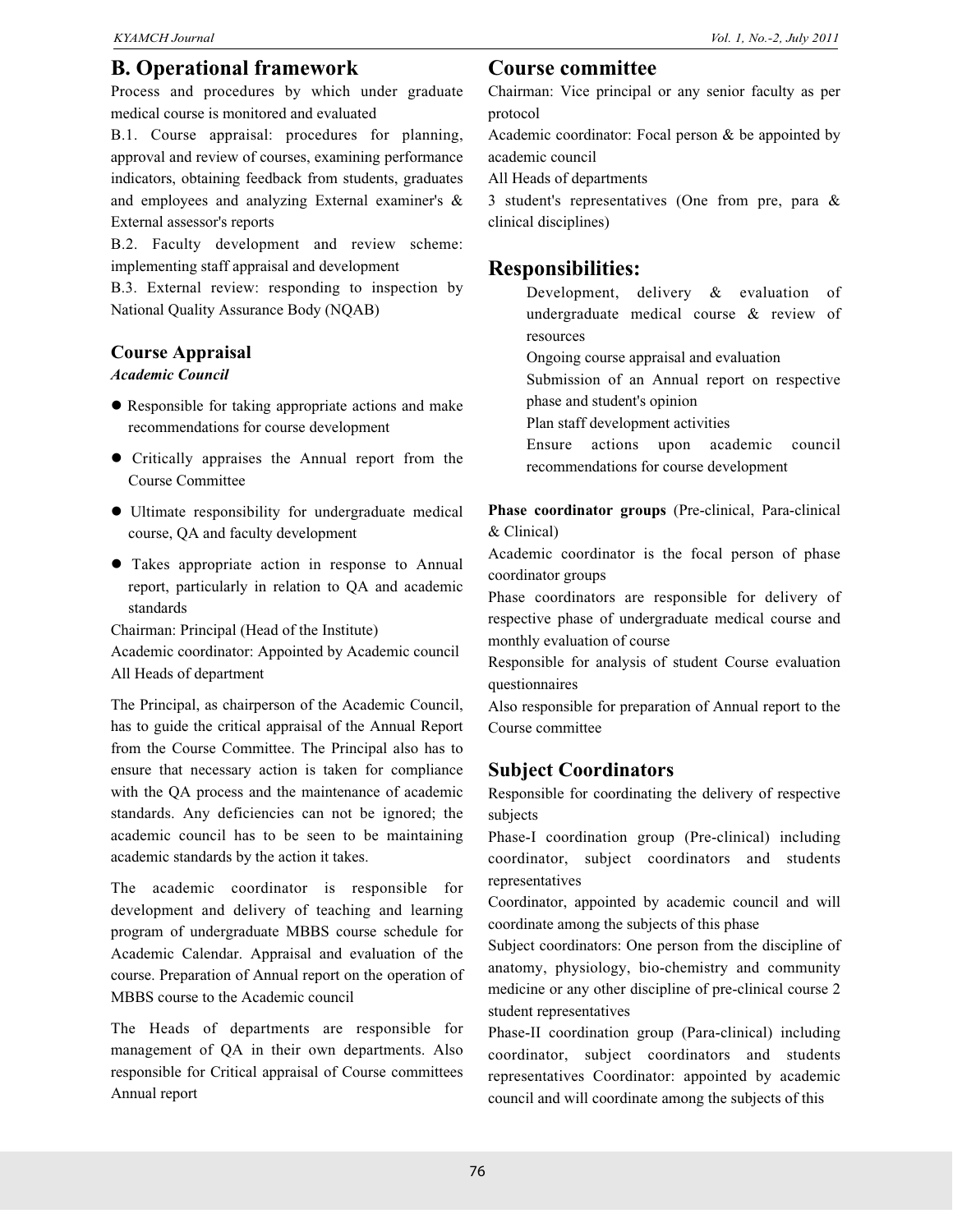phase Subject coordinators: One person from the discipline of community medicine, pathology, microbiology, pharmacology, and forensic medicine, medicine, surgery, gynae & obs. or any other discipline of para-clinical course

2 student representatives

Phase-III coordination group (Clinical) including coordinator, subject coordinators and students representatives

Coordinator: appointed by academic council and will coordinate among the subjects of this phase

Subject coordinators: One person from the discipline of medicine, surgery, gynae & obs. pediatrics, ophthalmology, ENT and community medicine or any other discipline of clinical course

2 student representatives

**Student representatives** (are to selected on merit basis from the first ten in each year)

Represent student's opinion on committees by collecting views from fellow students about:

Total course, including quality of teaching and current assessment system with suggestions for improvement Facilities available, general environment and individual subject appraisal with suggestions for improvement

#### **External examiners**

External examiners are subject specialists

Appointed by Dean's office for a single round of examination

Prepare reports on specific examination covering

Standard of assessment Student's performance Conduct of examination Recommendations

#### **External Assessor**

Nominated by academic council with approval of the faculty of University and be appointed by Dean for one year. Must be a senior medical teacher / educator, and be able and willing to give time required. The letter of appointment should have clear terms of reference including a checklist of activities.

Renewable for 3-5 years Consider external examiners report Consult with external and internal examiners, students & staffs on course organization, teaching, assessment, resources & facilities Prepare annual report for academic coordinator

| <b>Committees</b> | Membership                  | <b>Responsibilities</b>                  |
|-------------------|-----------------------------|------------------------------------------|
| Academic Council  | Chair (Principal)           | <b>Ultimate responsibility for MBBS</b>  |
|                   | Academic Coordinator        | course, QA and Faculty Development       |
|                   | <b>Heads of Departments</b> | Guide critical appraisal of Course       |
|                   |                             | Committee's Annual report                |
|                   |                             | Prepare course Schedule for Academic     |
|                   |                             | Calendar                                 |
|                   |                             | Coordinate delivery and appraisal of     |
|                   |                             | course                                   |
|                   |                             | Review of academic staff                 |
| Course Committee  | Chair (Vice-Principal)      | Development, delivery and evaluation     |
|                   | Academic Coordinator        | of MBBS course and review of             |
|                   | <b>Heads of Departments</b> | resources                                |
|                   | 3 Student Representatives   | Ensure Academic Council's                |
|                   |                             | recommendations for course development   |
|                   |                             | are acted upon                           |
|                   |                             | Plan appropriate staff development       |
|                   |                             | activities                               |
|                   |                             | Prep[are Annual report for Academic      |
|                   |                             | Council (based on minutes of meetings,   |
|                   |                             | cohot analysis and Annual reports)       |
|                   |                             | On-going appraisal of respective subject |
|                   |                             | areas                                    |
|                   |                             | Present student views                    |
|                   |                             |                                          |

#### **Table-2 Operational Framework**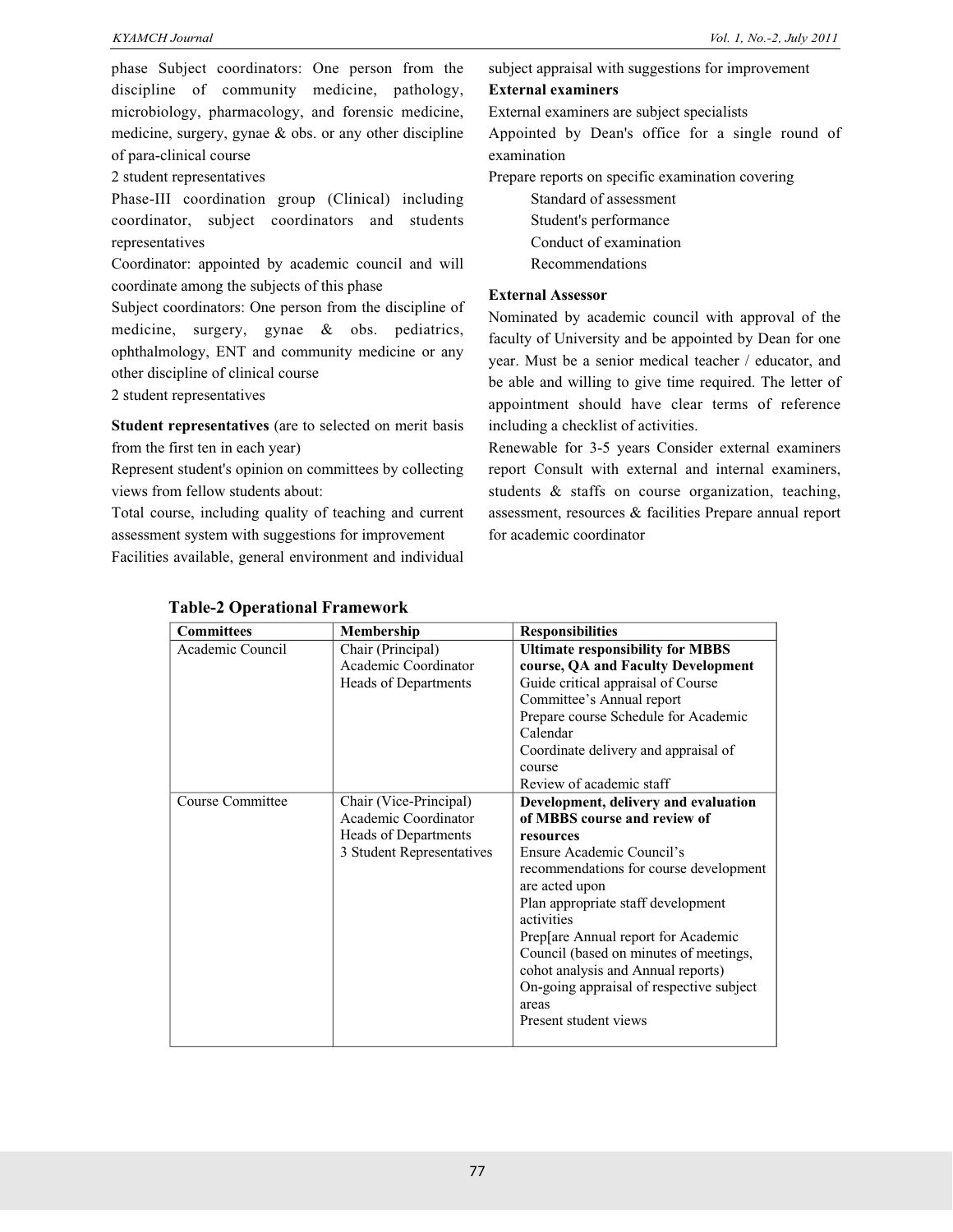| <b>External Examiners</b>     | Prepare reports on specific examinations |
|-------------------------------|------------------------------------------|
| <b>External Assessors</b>     | Consider External Examiners report       |
|                               | Consult with External Examiners,         |
|                               | students and staff                       |
|                               | Prepare Annual Report to Academic        |
|                               | Coordinator                              |
| Proposed National             | Review MBBS course every 5 years         |
| <b>Quality Assurance Body</b> |                                          |

### **Local QAB Framework**



## **Communication and Reporting of Local QAB**

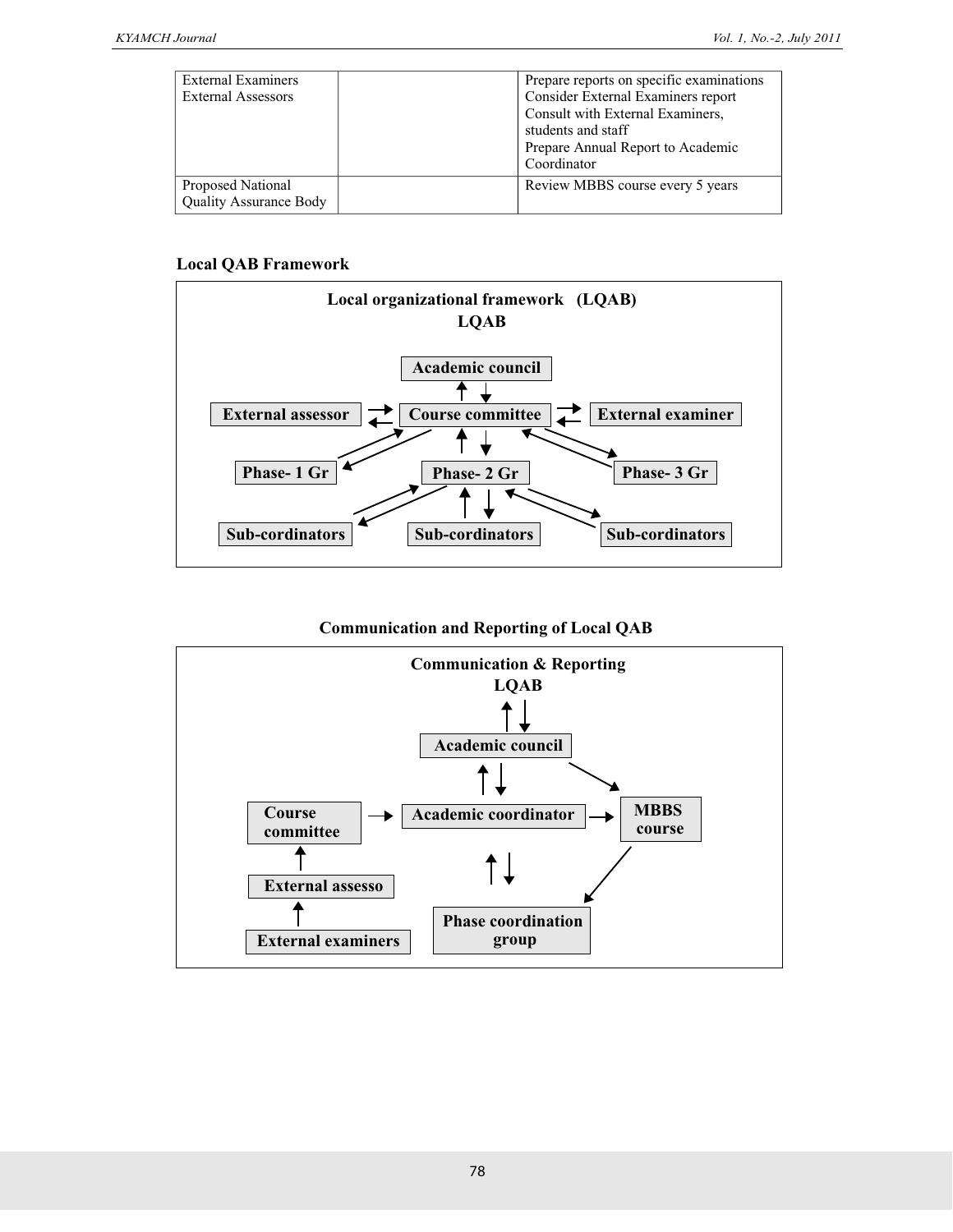# **Table-3 Course appraisal**

| <b>Activity</b>            | Responsible                  | <b>Survey of</b>                           | <b>Reported to</b> | <b>Frequency</b> |
|----------------------------|------------------------------|--------------------------------------------|--------------------|------------------|
|                            |                              | information                                |                    |                  |
| Phase coordination         | Phase                        |                                            |                    | Monthly          |
| group meetings             | coordinator                  |                                            |                    |                  |
| Phase coordination         | Phase                        | Minutes of phase                           | Academic           | Quarterly        |
| group reports              | coordinator                  | coordination Group                         | Coordinator        |                  |
|                            |                              | meetings                                   |                    |                  |
| Distribution of            | Vice-Principal               |                                            |                    | At the time      |
| proforma to External       |                              |                                            |                    | of               |
| Examiners                  |                              |                                            |                    | Summative        |
|                            |                              |                                            |                    | Examinations     |
| Distribution of            | Principal                    |                                            |                    | Annual           |
| proforma to External       |                              |                                            |                    |                  |
| Assessor                   |                              |                                            |                    |                  |
| Distribution of            | Academic                     |                                            |                    | Annual           |
| <b>Students Evaluation</b> | Coordinator                  |                                            |                    |                  |
| Questionnaire              | and Phase                    |                                            |                    |                  |
|                            | Coordinators                 |                                            |                    |                  |
| Analysis of student        | Phase                        | <b>Student Evaluation</b>                  | Academic           | Annual           |
| data                       | Coordinators                 | Questionnaires                             | Coordinator        |                  |
| Annual Report to           | Phase                        | <b>Student Evaluation</b>                  | Course             | Annual           |
| Course Committee           | Coordinators                 | Questionnaires                             | Committee          |                  |
|                            |                              | Phase Coordination                         |                    |                  |
|                            |                              | Group Meetings                             |                    |                  |
| Completion of              | External                     | Observation of                             | Principal          | Annual           |
| <b>External Examiners</b>  | Examiners and                | Examinations                               | Academic           |                  |
| Reports                    | External                     | <b>Examination Results</b>                 | Coordinator        |                  |
|                            | assessor                     | Consultation with staff                    |                    |                  |
|                            |                              | and students<br><b>Examination results</b> |                    |                  |
| Completion of Cohort       | Academic                     |                                            | Course             | Annual           |
| analysis                   | Coordinator                  | Admission book                             | Committee          |                  |
|                            | assisted by<br>student clerk |                                            |                    |                  |
| Completion of Course       | Academic                     | <b>Phase Coordinators</b>                  | Academic           | Annual           |
| Committee Annual           | Coordinator                  | reports                                    | Council            |                  |
| report (Course             |                              | <b>External Examiners</b>                  |                    |                  |
| Appraisal proforma)        |                              | reports                                    |                    |                  |
|                            |                              | <b>Cohort Analysis</b>                     |                    |                  |
|                            |                              | Course Committee                           |                    |                  |
|                            |                              | minutes                                    |                    |                  |
|                            |                              | Formal/Informal                            |                    |                  |
|                            |                              | discussion                                 |                    |                  |
| Response to Annual         | Academic                     | <b>Course Committees</b>                   |                    | Annual           |
| report                     | Council                      | annual Report                              |                    |                  |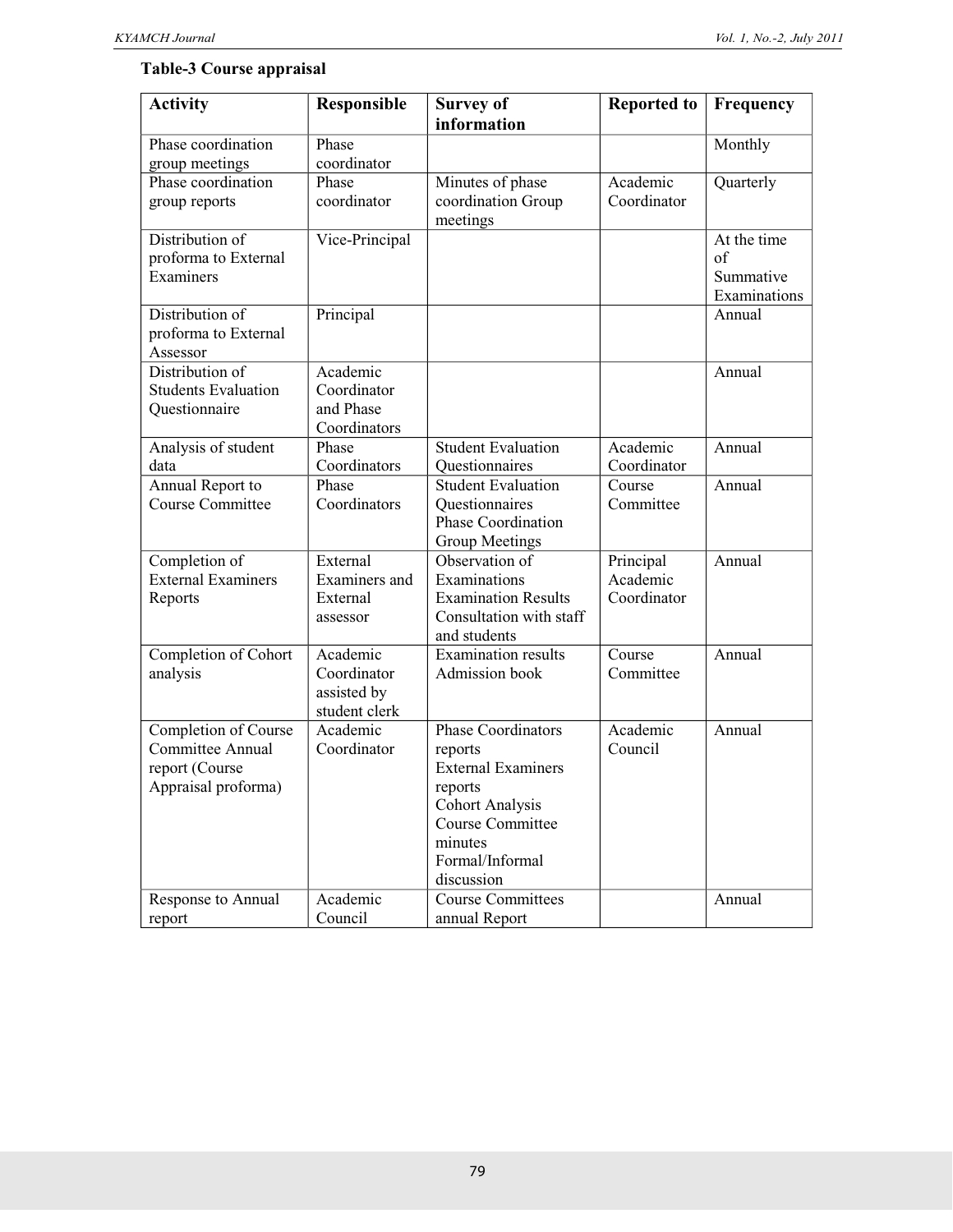# **Faculty Development and Review Scheme (Academic Staff)**

The quality of teaching and learning depends heavily on the abilities of the teaching staff. Within the QA process the opportunity is given for teaching staff to develop their abilities in relation to teaching and learning through the Faculty Development and Review Scheme.

The Academic Council is responsible for the Faculty Development and Review Scheme and the Heads of Departments are responsible for implementing it. The aims are to:

- help academic staff develop as individuals by supporting their professional development
- $\bullet$  provide a means of communication between the staff member and the medical college towards an effective relationship between the needs of the individual and the institution that can be achieved within the resiurces available

Each staff member has an annual review meeting, normally with the Head of Department, which is expected to last at least one hour. In the case of Heads of Department the reviewer is the Principal. The Director General of Health Services reviews the Principals of Medical colleges. It is vital to the scheme that review meeting is conducted in a manner which the member of staff considers to be supportive and fair so that the outcome is constructive.

The most important components of the scheme is each staff members personal or self review carried out prior to review meeting. This includes observations on achievements; difficulties and aspirations, together with a factual record of work, emphasizing work undertaken since the previous meeting if appropriate (Personal Review Form). The self review not only helps in clarifying the thoughts and ideas of the staff members, it also assists in setting the agenda for the review meeting.

The outcome of the meeting is an agreed statement setting new objectives together with an action plan on how these are to be attained (Action Plan Form). The individual's objectives are formulated to take account of professional development needs and department and college plans and resources.

The notification of completion of review form is sent by the head of the department to the Vice-Principal so that appropriate faculty development activities can be planned. To help members of staff with their personal development, the college make available an on going program of the faculty development concerned with teaching and learning, assessment and evaluation, educational media, research methodology, research and technical writing, management and information technology. This can be done locally in MEU or with the help of CME. The Academic Council considers as required the views of staff on the operation of the scheme and makes appropriate recommendations.

| <b>Person Responsible</b> | <b>Activities</b>                               |
|---------------------------|-------------------------------------------------|
| Academic Coordinator      | Prompt Heads of department to distribute Review |
|                           | Forms and Guidance Notes                        |
| Heads of Department       | Distribute Review Forms                         |
|                           | Consult with colleagues                         |
|                           | Conduct review                                  |
|                           | Submit Notification of completion of            |
|                           | Review to Vice-Principal                        |
| <b>Staff Member</b>       | Complete and submit Personal Review             |
|                           | Form                                            |
|                           | Complete and return Action Plan                 |
| Vice-Principal            | Analyze Action Plan                             |
|                           | Liaise with Medical Education Unit (MEU)        |
|                           | and Centre for Medical Education (CME)          |
|                           | regarding training needs                        |

**Table-3 Faculty Development and Review Scheme**